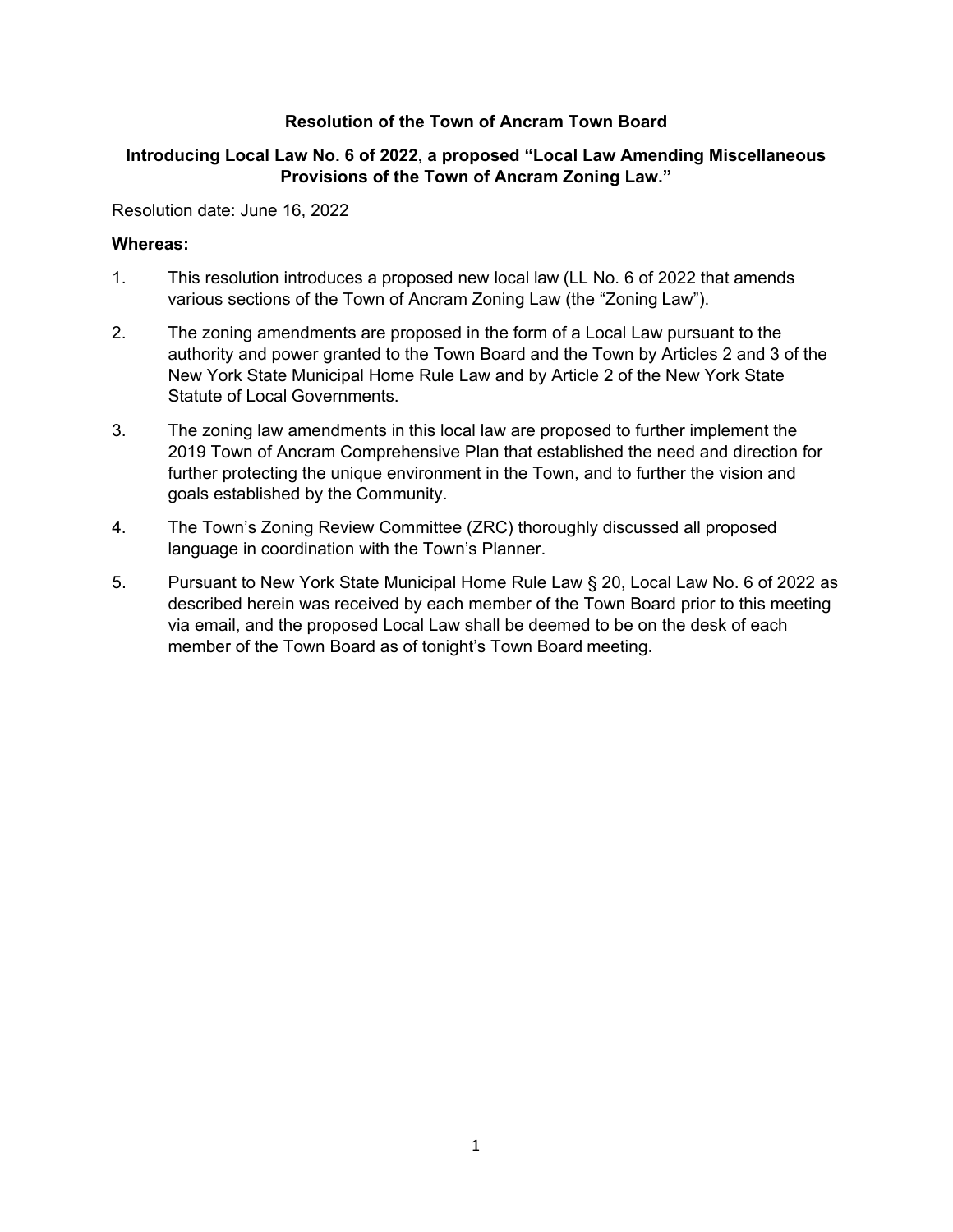## **NOW THEREFORE, BE IT RESOLVED,**

- Section A. For the reasons set forth in this Resolution, and pursuant to New York State Municipal Home Rule § 20 and Article XII of the Town of Ancram Zoning Law, the Town Board hereby introduces Town of Ancram "Local Law No. 6 of 2022, Local Law Amending Miscellaneous Provisions of the Town of Ancram Zoning Law.
- Section B. Pursuant to provisions of SEQRA the Town Board hereby determines to classify the adoption of the proposed new local law (the "proposed action" in SEQRA parlance) as a Type I action [see, New York State Environmental Conservation Law (ECL), Article 8; 6 New York Code of Rules & Regulations (NYCRR), Part 617.4(b)(2)].
- Section C. Further pursuant to SEQRA, the Town Board further determines that it will be the only agency with approval authority over the proposed action. Accordingly, the Town Board hereby declares itself to be the Lead Agency for the conduct of the environmental review of the proposed action under SEQRA. The Town Board further identifies the Town of Ancram Planning Board and the Columbia County Planning Board as interested agencies.
- Section D. The Town Board directs Nan Stolzenburg, AICP, the Town's planning consultant, to prepare for the Town Board's review, an Environmental Assessment Form (EAF), Part 1, pursuant to the State Environmental Quality Review Act (SEQRA) for adoption.
- Section E. The Town Board hereby directs that the proposed local law be referred to the Columbia County Planning Board for its review and for an advisory opinion pursuant to Section 239-m of the New York State General Municipal Law. The Town Board directs the Town Clerk to make the referral in conformity with the applicable provisions of New York State General Municipal Law § 239-m.
- Section F. The Town Board hereby directs that the proposed amendments to the Zoning Law (LL No. 6 of 2022) be referred to the Town of Ancram Planning Board for its review and for an advisory opinion pursuant to Town of Ancram Zoning Law Article XII entitled "Amendments," and subsection B entitled "Advisory Report by Planning Board." The Planning Board shall deliver its response to this referral to the Town Board within forty-five (45) days of the date of this referral. The Town Board directs the Town Clerk to make the referral in Zoning Law Article XII (B).
- Section G. In accordance with New York State Municipal Home Rule Law § 20(5), the Town Board hereby schedules a Public Hearing on  $\qquad \qquad$ , 2022, at p.m. at to be held at the Town of Ancram Town Hall, located at 1416 County Route 7, Ancram NY 12502 to hear public comments on the proposed local law. The Town Board directs the Town Clerk to provide notice to the public of the public hearing in accordance with the requirements for same set forth in the New York State Municipal Home Rule Law, and Town of Ancram Zoning Law Article XII(C) and directs the Town Clerk to cause publication of a legal notice in the Town's official newspaper not less than ten (10) calendar days prior to the Public Hearing.